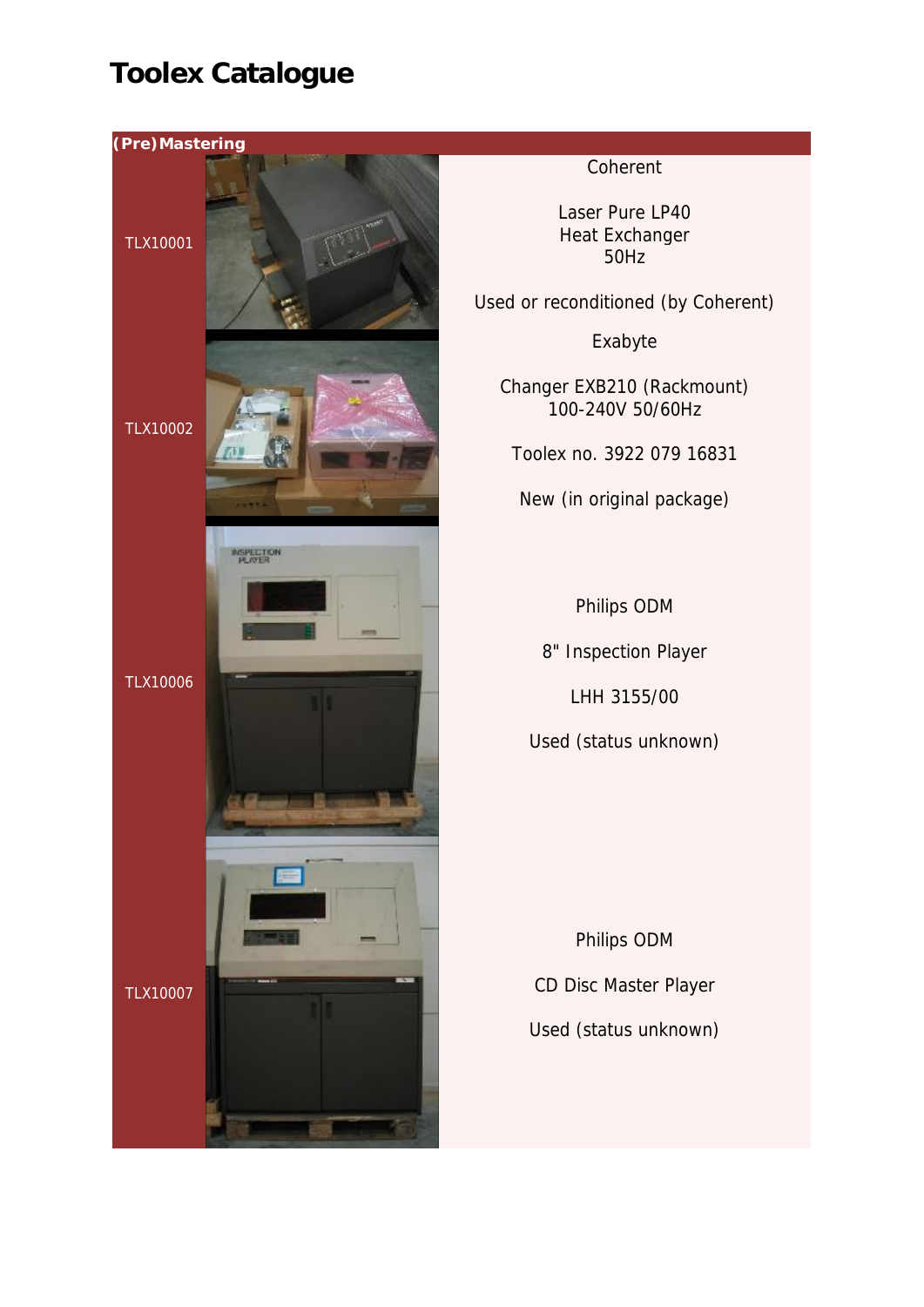

Kenwood Atip encoder DA-3080

The DA-3080 generates the wobble signal containing the ATIP information as defined in the CD Blue and Orange Book

New

HP

Spectrum Analyzer 3585A Complete with operation and service manuals

Used

Liconix

Laser Power Supply 4240 PS

Used

### ODME

Incomplete 8" Laser Beam Recorders With various optics, drives, (empty) lasers etc.

Used (for apare parts only)

**Conoptics** 

Laser Noise Suppression System WBNE-5

New and Used

Apex

ITU-CDS Stamperplayer 2-speed CD/DSR

Used - incomplete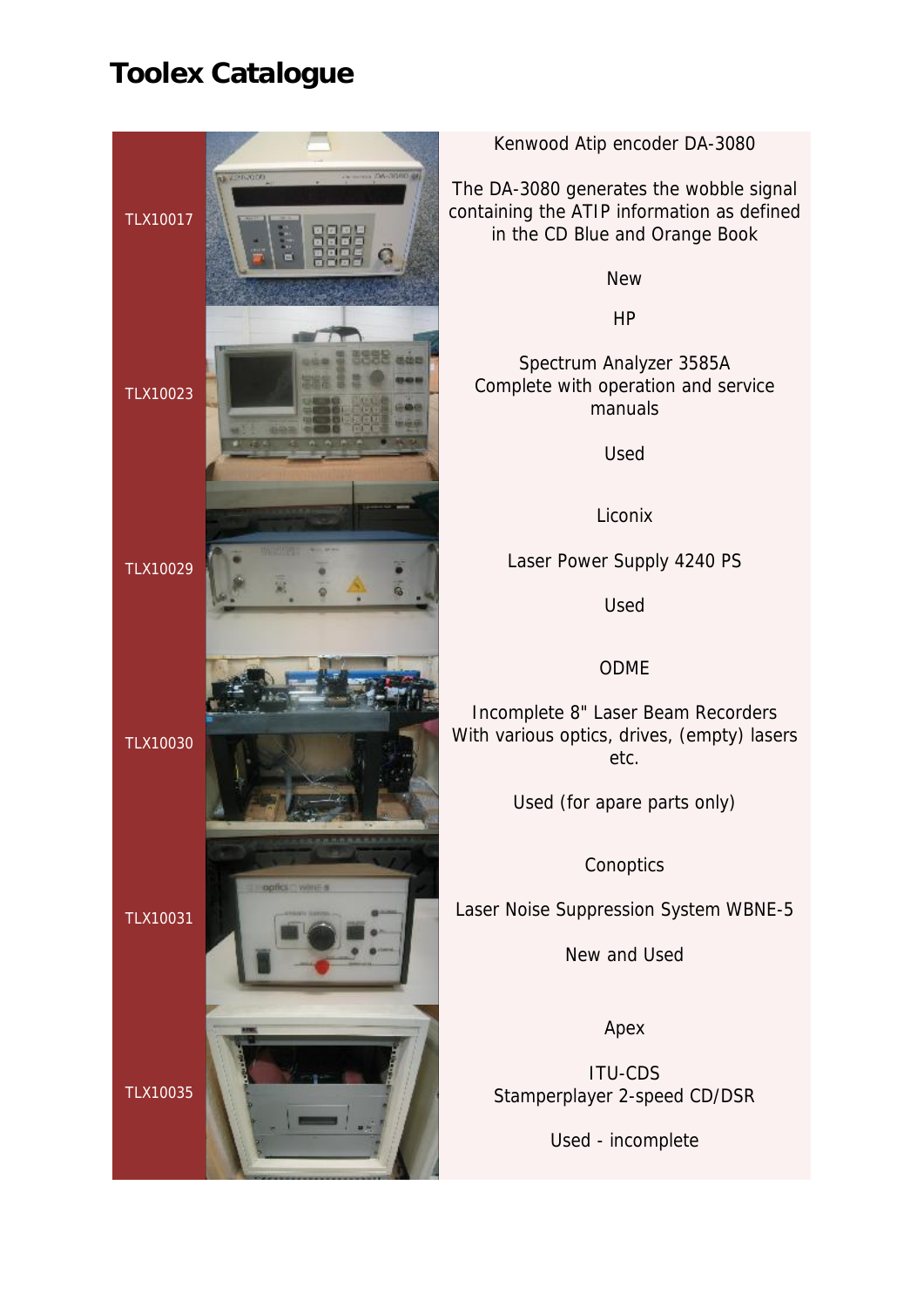

Philips ODM

PQ Subcode Processor LHH 0427/01

Toolex no. 8955 042 70101

Used

Philips ODM

PQ Subcode Processor/Editor LHH 0425/00

Toolex no. 8955 042 50001

Used

Philips ODM

PM 5652 Studio Vits Generator/ED

Toolex no. 9449 656 52003

Used

Coherent

Laser Pure 40N Heat Exchanger 230V 50/60Hz

Used

ODME

19" Rack A-Line With Conoptics Laser Modulator

Used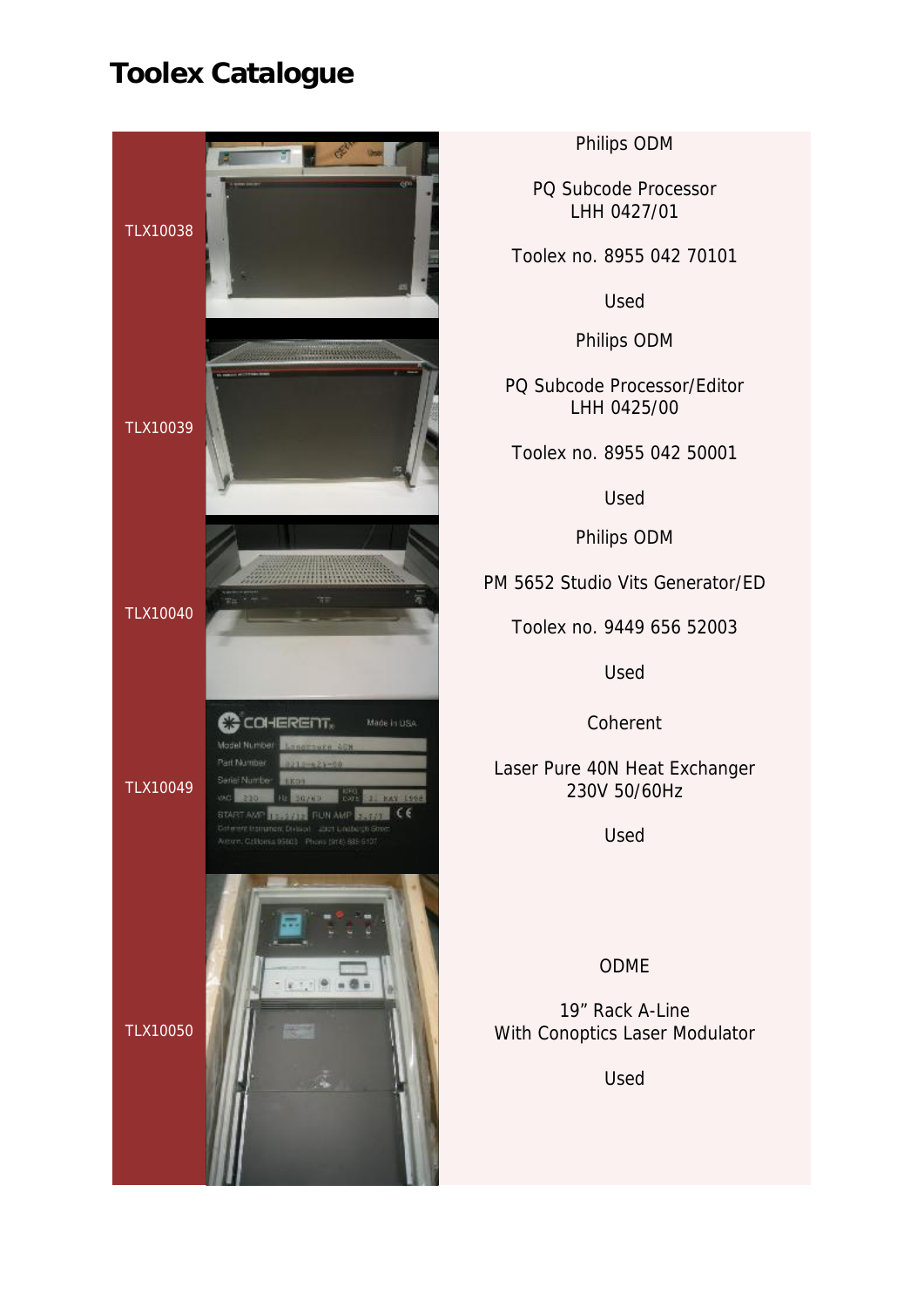

**Telex** 

Tape Drive 9271

Toolex no. 3922 079 03301

Used

Philips

19"Rack including CD Analyzer LHH 3220/00 and Philips PM Interface Unit

Used

### ODME

GDR Glass Disc Recycling System LHH 3460 Removal of layers and cleaning in 6 steps: 1-Nitric acid, 2-DI water rinse, 3-Caustic treatment, 4-DI water rinse, 5- Brush/clean/rinse, 6-Spin dry

Used

Coherent

Enterprise II Laser Model ENTC II K - DMVI

Used in working condition (50 mW)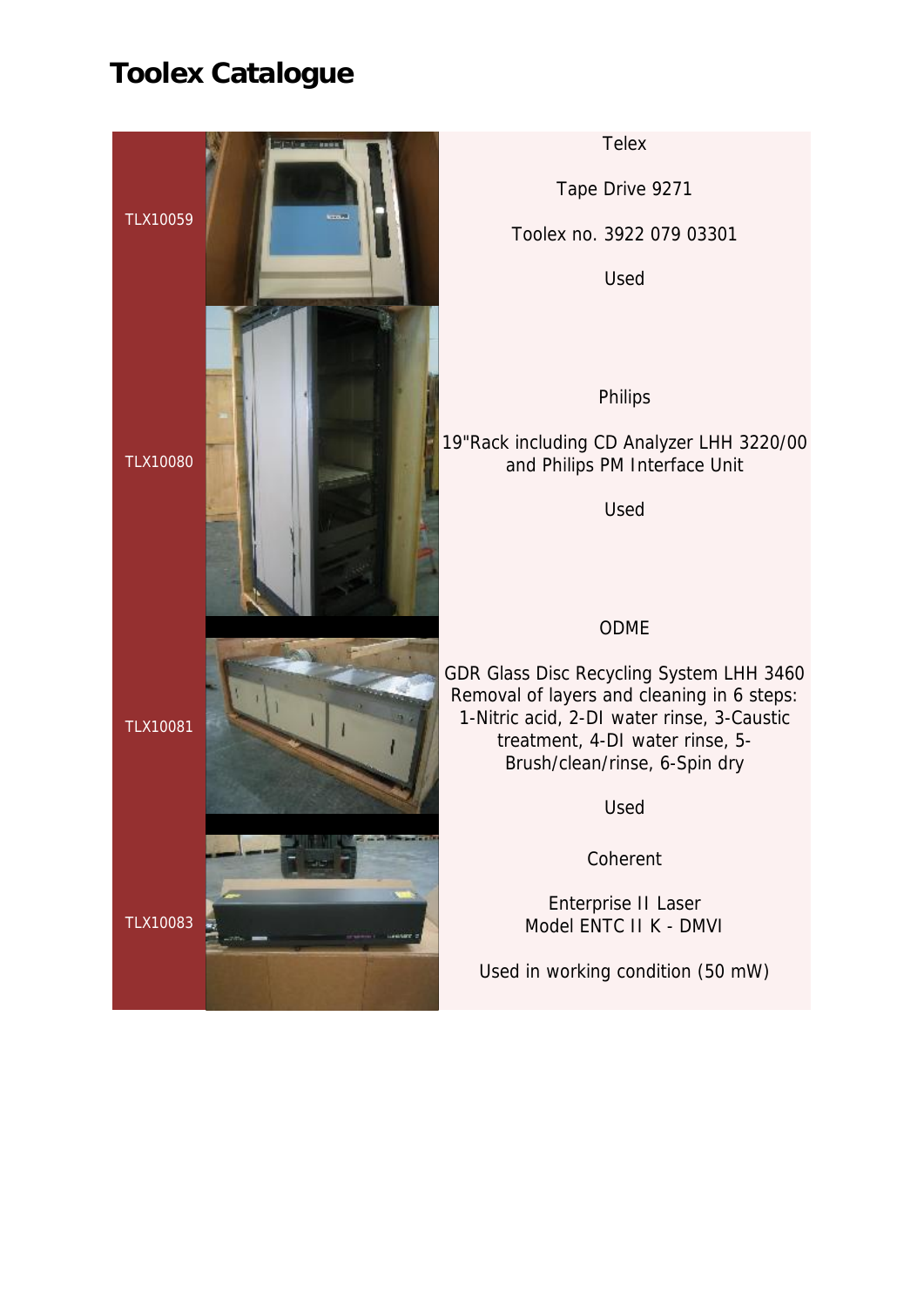

Apex

Spare parts for ITU-CDS Stamper Player 2 speed

#### Philips

Audio Video Process Rack Pal LHH 3136 With: Mastering Encoder/Decoder EMT 266X Transienten Limiter Video Processing Amplifier PM5630 Colour Generator, PO PM 5652 Studio Vits Generator, ED LV Data Generator PAL LHH 0304

New

### ODME

Recording Control System A-Line With: EMT 266X Transienten Limiter Sony DFX 2400 Sampling Rate Converter Urei 1181LV Mastering Encoder/Decoder Grass Valley Group Video Processing Amplifier Video Rack Supervisor PM2101 Interface Unit PM2120 Universal Switch (3x) PM2122 50 ohm Coax Switch PM2123 18Ghz Switch (3x) Sony Vari Sync Unit VSU3310 MRS Control Unit PM5630 Colour Generator,PO PM5652 Studio Vits Generator